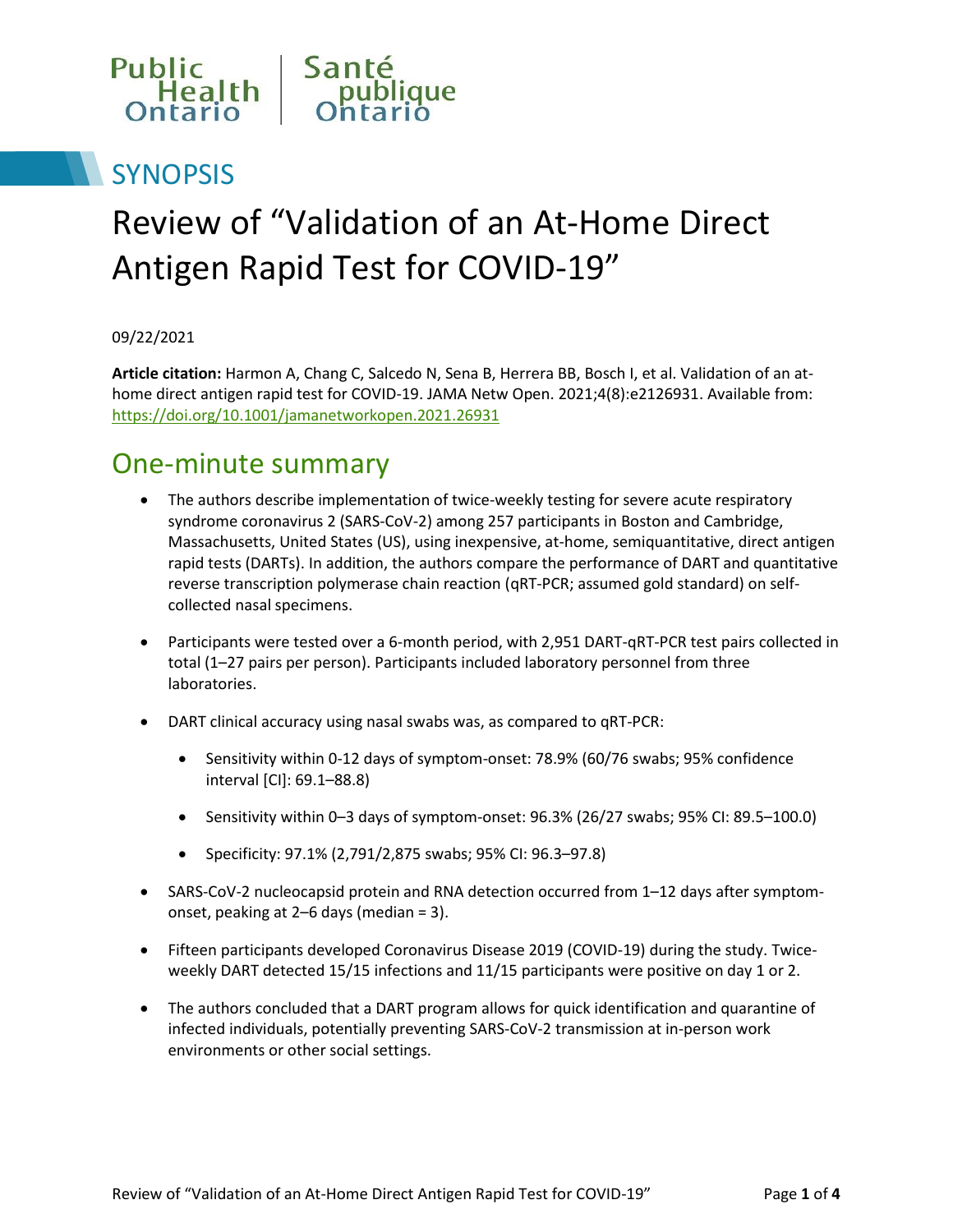# Additional information

- DARTs were based on the E25Bio, Inc. lateral flow immunoassay test platform with semiquantitative measurement of the test line pixel intensity using participant-captured images and image processing software.
- The median age of participants was 35 years (range: 21–72) and 46.7% of participants were female. The majority of participants were white (62.6%), followed by Asian (19.1%), Hispanic (11.3%) and Black (3.1%).
- Of the 15 positive cases, 11 cases tested positive on day 1 or 2 of symptom-onset, one case was presymptomatic when tested positive by DART, one case was detected by qRT-PCR one day before DART, and DART detected one infection one day before qRT-PCR.
- Most of the positive participants did not recognize they were symptomatic until they received a positive result.
- If there was a positive DART, then the participant quarantined at home pending result of the q-RT-PCR sample. If the qRT-PCR was positive, then the participant remained isolated at home and continued to self-collect nasal swabs for DART and qRT-PCR for up to 10 days.
- One limitation of the study mentioned by the authors was that there was a low prevalence of COVID-19 within the population during the study, which was <1–8%.

## PHO reviewer's comments

- $\bullet$  COVID-19 can be highly transmissible from those with minimal or no symptoms.<sup>1,2</sup> Antigen testing positivity correlates with the most common infectious period of 1–2 days prior to 5 days following symptom-onset.<sup>3</sup>
- When used for screening, a positive antigen test should be confirmed with a molecular-based test due to the small chance of false positive results (2.9% false positive rate according to this study). Although not the primary aim or targeted population of this study, it should be noted that individuals with symptoms of COVID-19 are best to seek a PCR-based test due to the higher analytic sensitivity to detect lower amounts of virus. PCR-based testing is not amenable to screening due to the relatively slow turnaround time and cost.
- This validation study demonstrates the high sensitivity of antigen testing for individuals during a period of likely high infectiousness (sensitivity 96.3% on days 0 through 3 of symptoms). Homebased rapid antigen screen testing can identify infectious pre-symptomatic or paucisymptomatic individuals with COVID-19.
- Most cases in this study did not recognize they had symptoms of COVID-19 until observing the positive test result. On one hand, this could suggest a benefit for serial screening if individuals under-recognize their symptoms. On the other hand, it would be important to address the impact of serial screening if individuals under-recognize their symptoms due to being enrolled in serial screening and having a recent negative antigen test influencing their symptoms selfassessment.
- It is not clear from the study what symptom information was collected from the participants (i.e., whether the question was having symptoms or not, or actually using a checklist for individual symptoms) and whether this could have resulted in participants not recognizing they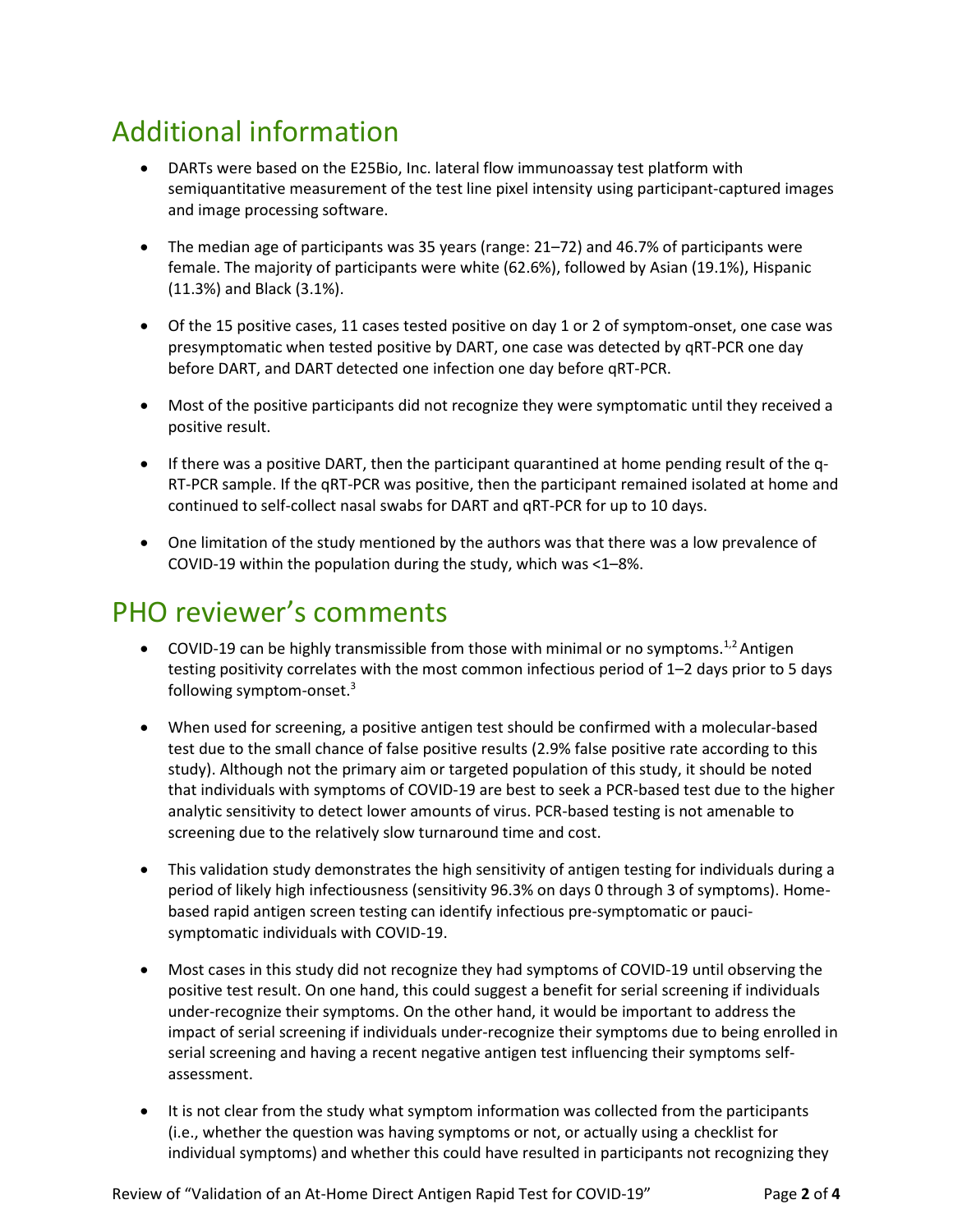were symptomatic. It would have been interesting to correlate the findings with the actual symptoms experienced and their severity. This analysis can inform the population that can be effectively targeted by a similar program.

- According to the study figure, all 15 positive participants were symptomatic. It is unclear whether infected individuals that remained asymptomatic throughout their infectious period were excluded from the analysis, or whether the study population included no truly asymptomatic infections. If there were no asymptomatic infections in the studied population, generalizability of the study outcomes may be limited to presymptomatic individuals or symptomatic individuals underrecognizing their symptoms.
- It is also not clear from the study the exposure history of the participants who tested positive, which might impact the cost-effectiveness of broad rolling out of such a testing screening program if the alternative is for the high-risk contacts to self-isolate and be followed up by public health units.
- The antigen test used in this study is not available in Ontario. The method of analysing signal intensity from a lateral flow immunoassay band using image capture and an image processing software is also not available in Ontario. It is unclear how the software analysis approach, using a 10% line intensity threshold from the control line to define a positive result, impacted result interpretation as opposed to visual reading of band intensity (the primary method of defining a positive from a negative result with antigen assays currently available in the province).
- The study protocol included recruitment of individuals previously known to be positive for COVID-19, as well as repeat testing of individuals once known to be positive throughout the study period. It is unclear how the inclusion of known positive individuals in the sampled population affected the analysis of test performance.
- Participants consisted of laboratory personnel that may or may not have received specific training on the use of the antigen test in this study. Previous studies have described differences in test accuracy and usability when evaluating use by laboratory-trained professionals compared to use by the general population.
- In Ontario, positive antigen test results are not reportable to public health units. Effectively communicating the next steps for those receiving a positive antigen test result and facilitating confirmatory testing is key for an effective rollout of such program.
- Factoring in the vaccination status for positive participants might also impact the findings and the ability to recognize the symptoms once infected; however, this may be unlikely due to evidence breakthrough cases can be as infectious as non-vaccinated cases. 4
- Frequent home-based asymptomatic antigen screening can be combined with other public health interventions to detect individuals that are most likely infectious to limit transmission of COVID-19 in work environments or other settings with direct close contact. However, costeffectiveness analysis may be helpful to inform which population (e.g., fully vaccinated versus non-fully vaccinated, those exposed to COVID-19, those working in areas with high incidence of COVID-19) would benefit most from such a program.
- It is unclear if the conflicts of interest disclosed by the authors (including financial interest in the company manufacturing the antigen test evaluated) have had any impact on the representation of study outcomes.